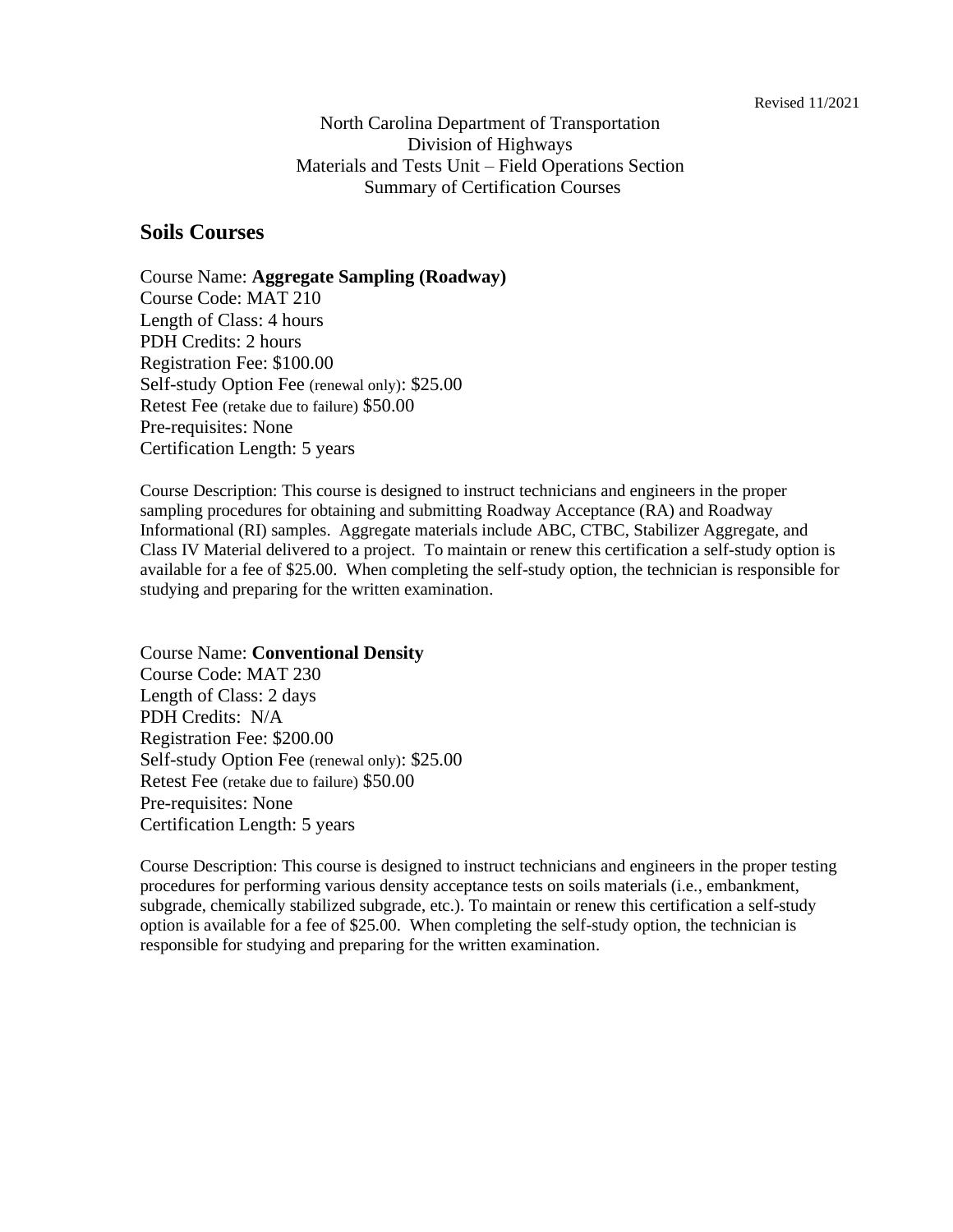Course Name: **Borrow Pit Sampling** Course Code: MAT 410 Total Length of Class: 4 hours PDH Credits: 2.5 hours Registration Fee: \$100.00 Self-study Option Fee (renewal only): \$25.00 Retest Fee (retake due to failure): \$50.00 Pre-requisites: None Certification Length: 5 years

Course Description: This course is designed to instruct technicians and engineers in the proper sampling procedures for obtaining and submitting soil samples from a proposed borrow pit. To maintain or renew this certification a self-study option is available for a fee of \$25.00. When completing the self-study option, the technician is responsible for studying and preparing for the written examination.

Course Name: **Chemical Stabilization - Subgrade/Base QA Field** Course Code: GEO 156 Length of Class: 4 hours PDH Credits: N/A Registration Fee: \$100.00 Retest Fee (retake due to failure) \$50.00 Pre-requisites: Chemical Stabilization – Essentials Conventional Density Certification Length: 5 years

Course Description: This course is designed to instruct technicians and engineers in the proper sampling and testing procedures for acceptance of chemical stabilized subgrades/bases (i.e., lime or cement treated). The course applies to CEI personnel working on a Design Build Project.

Course Name: **Nuclear Safety and Hazardous Materials** (NCDOT Personnel only) Course Code: MAT 250 Length of Class: 8 hours PDH Credits: 5.5 hours Registration Fee: N/A Pre-requisites: None Certification Length: Indefinite (must complete refresher training every 3 years if actively receiving film badge)

Course Description: This course is designed to instruct technicians and engineers in safety procedures, rules, and regulations regarding radioactive and hazardous materials. The course is for NCDOT employees only and is required by the Department's Radioactive Materials License. NCDOT personnel actively receiving a film badge must also complete refresher training every 3 years (USDOT requirement).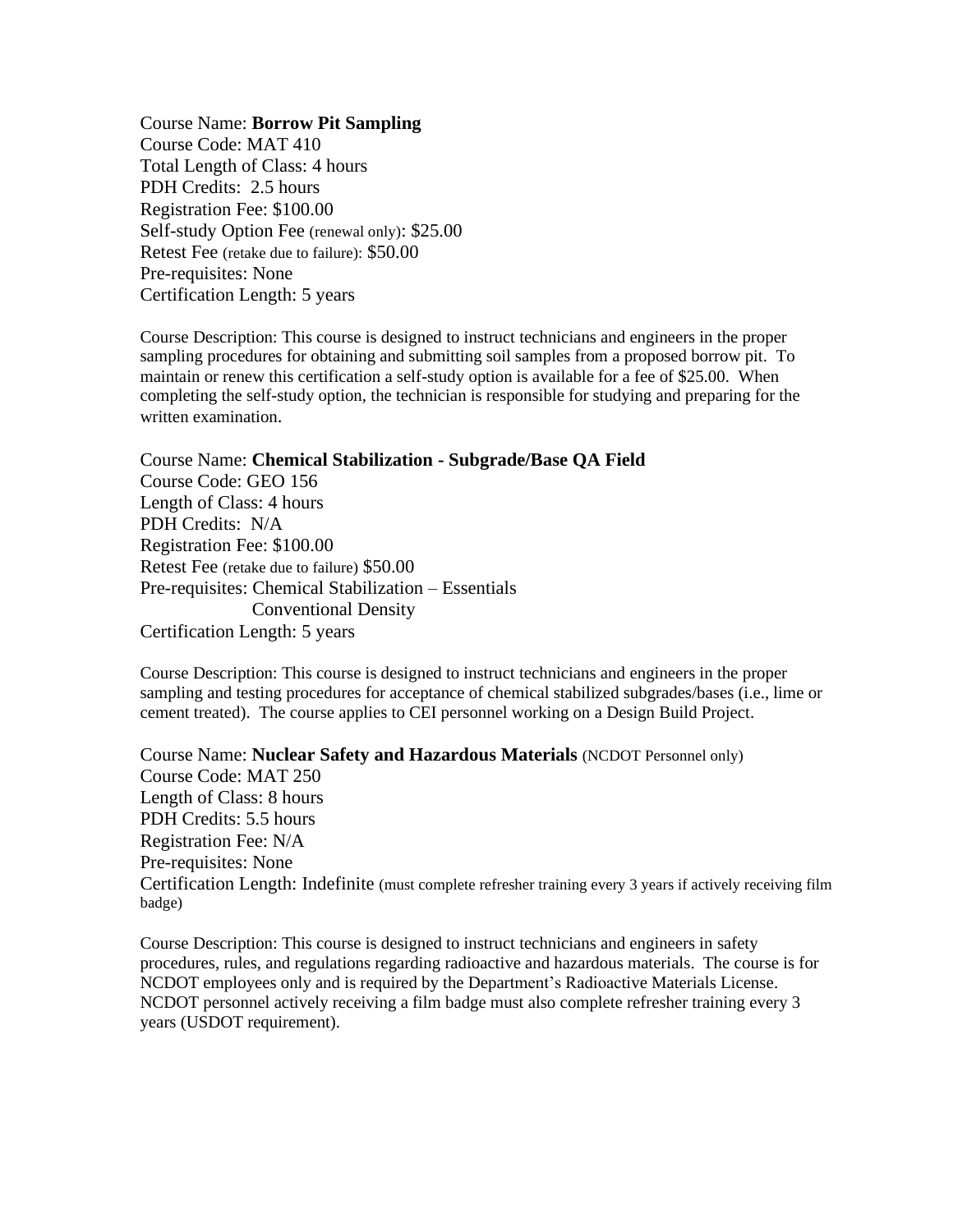Course Name: **QMS Density Gauge (Asphalt)** Course Code: MAT 380 Length of Class: 7 hours PDH Credits: 6.0 hours Registration Fee: \$100.00 Self-study Option Fee (renewal only): \$25.00 Retest Fee (retake due to failure) \$50.00 Pre-requisites: None Certification Length: 5 years

Course Description: This course is a part of the QMS Program for asphalt and is designed to instruct technicians and engineers in performing nuclear or non-nuclear density acceptance testing for asphalt mixes. To maintain this certification a self-study option is available for a fee of \$25.00. The technician is responsible for studying and preparing for the written examination.

Course Name: **Nuclear Density Testing - Base, Select, and FDR Materials**  Course Code: MAT 370 Length of Class: 6 hours PDH Credits: 4.5 hours Registration Fee: \$100.00 Retest Fee (retake due to failure) \$50.00 Pre-requisites: None Certification Length: 5 years

Course Description: This course is designed to instruct technicians and engineers in performing nuclear density acceptance testing for base (i.e., ABC or CTBC), select, or FDR materials.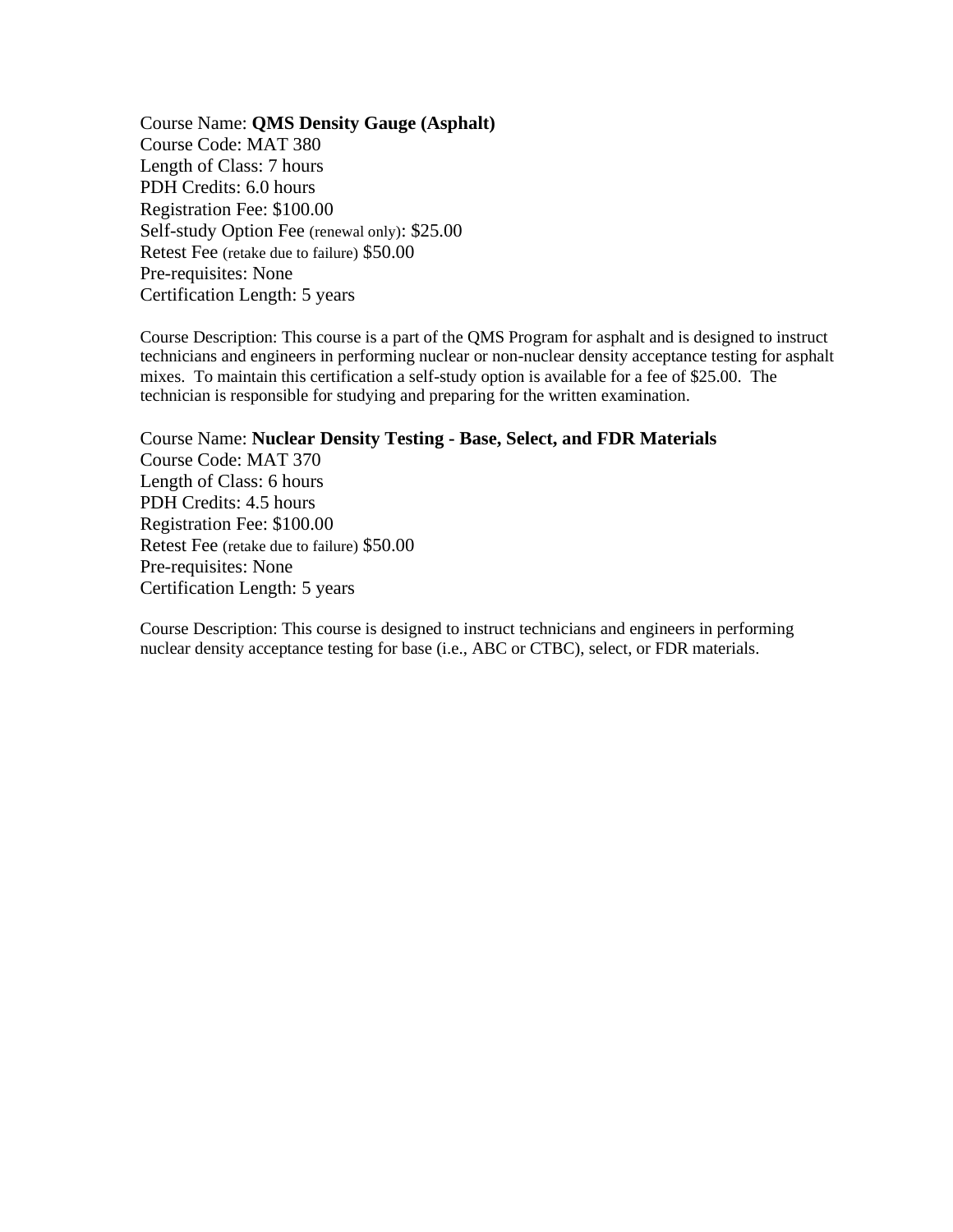## **Concrete Courses**

Course Name: **Concrete Field Technician** Course Code: MAT 100 Length of Class: 3 days PDH Credits: N/A Registration Fee: \$500.00 Retest Fee (retake due to failure): NCDOT Written Exam \$250.00 ACI Written Exam \$250.00 ACI Field Performance Exam \$200.00 Pre-requisites: None Certification Length: 5 years

Course Description: This course is designed to instruct technicians and engineers in the proper sampling and testing procedures for acceptance of concrete. The course has two parts, a NCDOT session (covering DOT specification requirements) and an ACI Concrete Field Technician Grade 1 session. The ACI session follows ACI requirements which includes successful completion of a Field Performance Examination and a Written Examination. Successful completion of both NCDOT and ACI sessions is required to perform concrete acceptance testing/sampling for NCDOT projects. Students attending the course for the first time must complete the requirements on the OJT checklist form: [Concrete Field Technician Certification](https://connect.ncdot.gov/resources/Materials/Materials/Concrete%20Field%20Technician%20Certification%20PRE-REQUISITE%20MEMO%20and%20FORM%20For%20New%20Attendees%20Attached.pdf) PRE-REQUISITE MEMO and FORM For [New Attendees Attached.pdf \(ncdot.gov\)](https://connect.ncdot.gov/resources/Materials/Materials/Concrete%20Field%20Technician%20Certification%20PRE-REQUISITE%20MEMO%20and%20FORM%20For%20New%20Attendees%20Attached.pdf)

Please refer to the *Concrete School Policies* posted on the Materials and Tests website for more information.

Course Name: **Concrete Batch Technician** Course Code: MAT 110 Length of Class: 2 days PDH Credits: N/A Registration Fee: \$200.00 Retest Fee (retake due to failure) \$50.00 Pre-requisites: Concrete Field Technician Class (NCDOT and ACI Sessions) Certification Length: 5 years

Course Description: This course is designed to instruct technicians and engineers in the proper procedures for batching concrete. Successful completion of the Concrete Field Technician course is a pre-requisite to attend. Please refer to the *Concrete School Policies* posted on the Materials and Tests website for more information.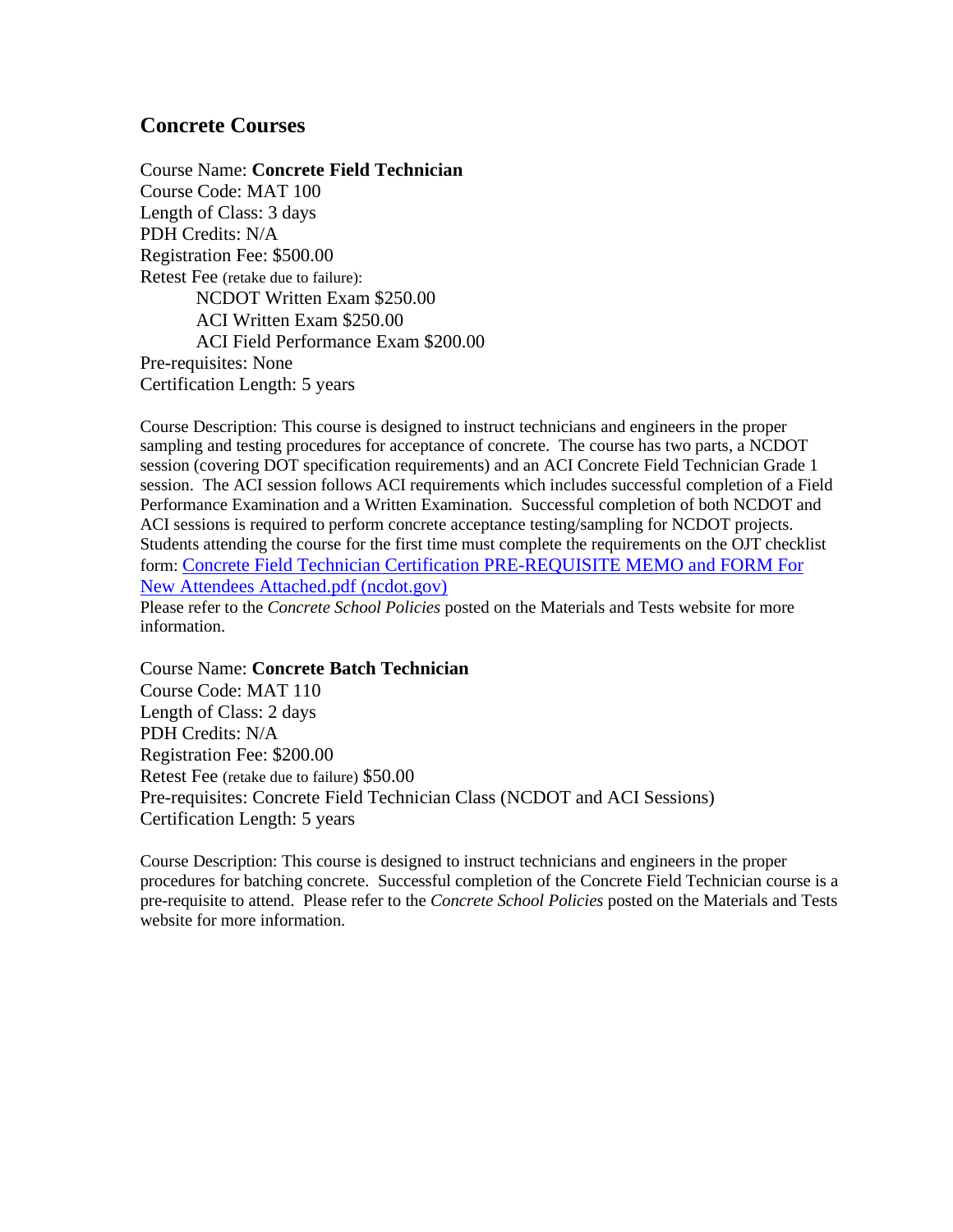Course Name: **Portland Cement Concrete Pavement (PCCP)** Course Code: MAT 130 & MAT 131 Length of Class: 2 days PDH Credits: N/A Registration Fee: \$200.00 Retest Fee (retake due to failure) \$50.00 Pre-requisites: Concrete Field Technician Class (NCDOT and ACI sessions) Certification Length: 5 years

Course Description: This course is designed to instruct technicians and engineers in the proper procedures for perform inspection and acceptance of concrete pavement operations. Successful completion of the Concrete Field Technician course is a pre-requisite to attend. Please refer to the *Concrete School Policies* posted on the Materials and Tests website for more information. These courses are scheduled when projects utilize concrete pavement and requested by the Construction Unit. To request a PCCP course contact the local Materials and Tests Section Materials Specialist.

#### Course Name: **Concrete Mix Design**

Course Code: MAT 120 Length of Class: 3 days PDH Credits: N/A Registration Fee: \$150.00 Retest Fee (retake due to failure) \$50.00 Pre-requisites (for initial certification): Concrete Batch Certification and ACI Concrete Field Testing Technician – Grade 1 (pre-requisites not required for re-certification) Certification Length: 5 years

Course Description: This course was developed to instruct technicians and engineers in the proper procedures for designing concrete mix designs that meet NCDOT Standard Specifications and how to properly submit them for NCDOT approval. Successful completion of the Concrete Batch course and ACI Concrete Field Testing Technician course within the previous 5 years is a pre-requisite to attend. Please refer to the *Concrete School Policies* posted on the Materials and Tests website for more information.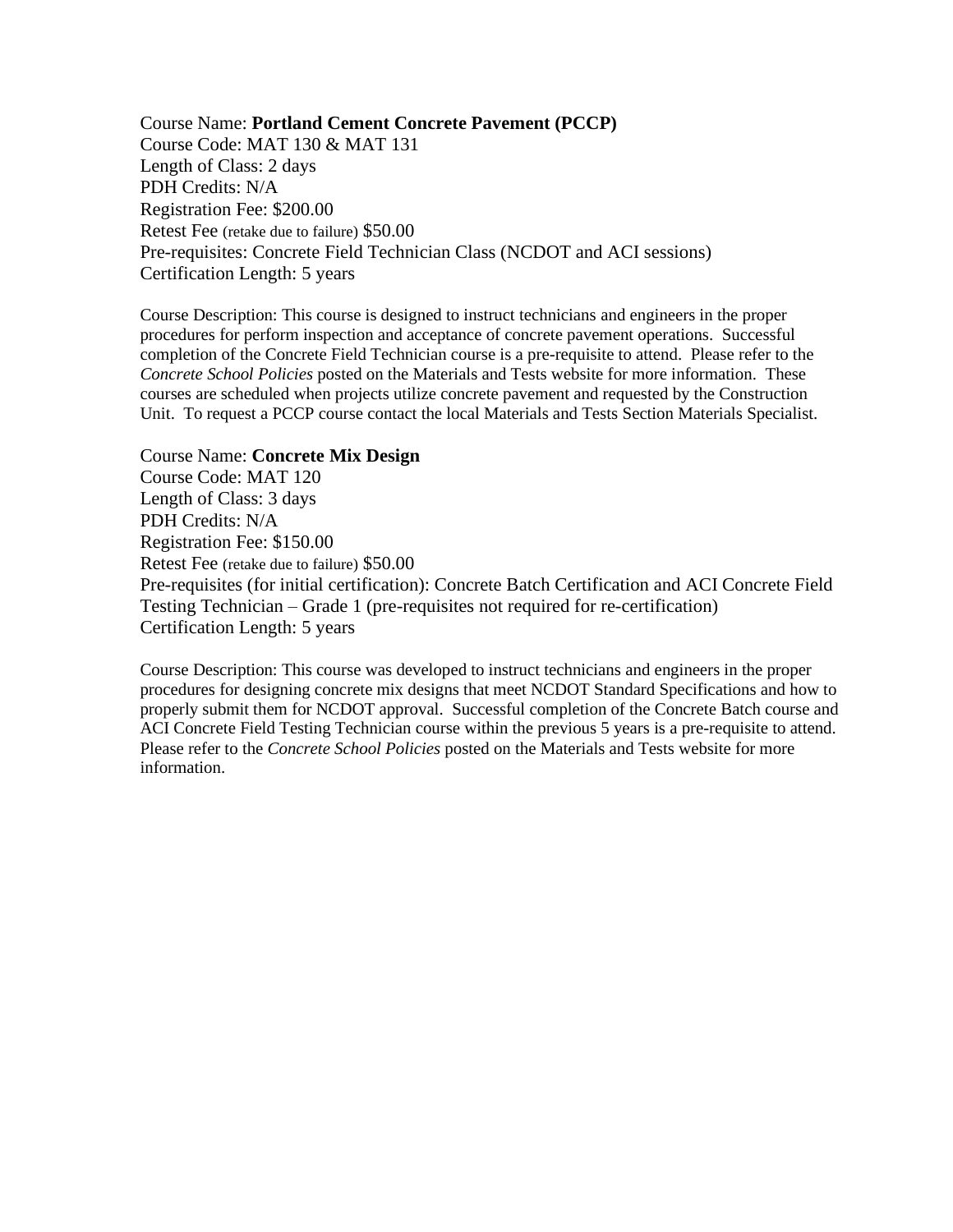# **Aggregate Sampling and Testing Courses (**QC/QA Program)

Course Name: **QC/QA Aggregate Sampling** Course Code: MAT 400 Length of Class: 4 hours PDH Credits: N/A Registration Fee: \$100.00 Retest Fee (retake due to failure): \$50.00 Pre-requisites: None Certification Length: 5 years

Course Description: This course is part of the Aggregate QC/QA Program and is designed to instruct technicians and engineers in obtaining coarse and fine aggregate samples at quarries, sales yards, or other stockpiled aggregate locations.

### Course Name: **QC/QA Aggregate Testing**

Course Code: MAT 405 Length of Class: 4 hours PDH Credits: N/A Registration Fee: \$100.00 Retest Fee (retake due to failure): \$50.00 Pre-requisites: QC/QA Aggregate Sampling Certification and completion of a field evaluation by a representative from the Geomaterials Laboratory Certification Length: 5 years

Course Description: This course is part of the Aggregate QC/QA Program and is designed to instruct technicians and engineers in performing acceptance tests on coarse and fine aggregate. Students are required to complete an on-site field evaluation demonstrating proficiency in aggregate testing techniques and hold a valid Aggregate QC/QA Sampling certification to obtain this Aggregate QC/QA Testing certification.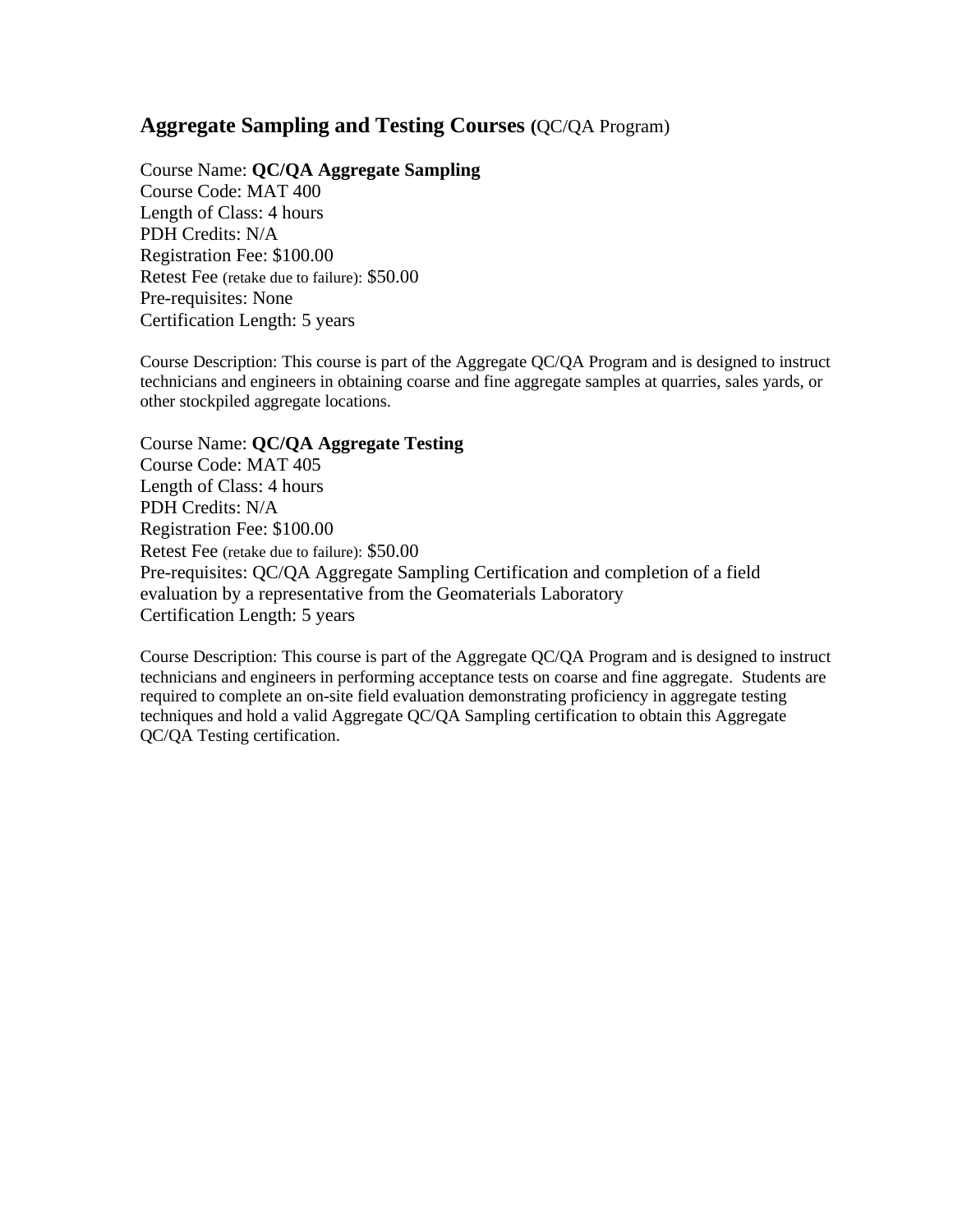## **Asphalt Courses**

Course Name: **Introduction to Asphalt** (offered online through Stanly Community College) Course Code: CON-250 Length of Class: 12 hours (online) PDH Credits: N/A Registration Fee: \$100.50 Pre-requisites: N/A Certification Length: Indefinite

Course Description: This course is designed to introduce technicians and engineers to asphalt paving practices and materials and is a pre-requisite for other asphalt training courses. Stanly Community College continuing education program offers this course online and additional information is provided at Introduction to [Asphalt | Stanly Community College -](https://www.stanly.edu/future-students/continuing-education/introduction-asphalt) North Carolina Additional information is also provided either on the Materials and Tests website or in the latest edition of the Asphalt QMS Manual.

Course Name: **QMS Roadway Technician** Course Code: MAT 535

Length of Class: 2 days PDH Credits: N/A Registration Fee: \$250.00 Retest Fee (retake due to failure) \$50.00 Pre-requisites: Introduction to Asphalt Course Additional Training: Complete and submit QMS Roadway OJT packet [10 Day OJT](https://connect.ncdot.gov/resources/Materials/Materials/10%20Day%20OJT%20Checklist%20Full%20Packet.pdf)  [Checklist Full Packet.pdf \(ncdot.gov\)](https://connect.ncdot.gov/resources/Materials/Materials/10%20Day%20OJT%20Checklist%20Full%20Packet.pdf) (first time attendees only) Certification Length: 5 years

Course Description: This course is designed to instruct technicians and engineers in the proper procedures for monitoring and inspecting asphalt pavement operations. Successful completion of the OJT checklist packet is required to attend the course for the first time. Please visit the Materials and Tests website or review the latest edition of the Asphalt QMS Manual for additional information

Course Name: **QMS Roadway Technician** (offered online through Stanly Community College) Course Code: MAT 535-T Length of Class: 12 hours (online) PDH Credits: N/A Registration Fee: \$250.50 Retest Fee (retake due to failure) \$50.00 Pre-requisites: Introduction to Asphalt Course Certification Length: 5 years

Course Description: This course is conducted online through Stanly Community College and is designed to instruct technicians and engineers in the proper procedures for monitoring and inspecting asphalt pavement operations. Additional information is provided at Stanly Community College website [QMS Roadway Technician | Stanly Community College -](https://www.stanly.edu/future-students/continuing-education/qms-roadway-technician) North Carolina. This online option is only available for personnel needing to renew their QMS Roadway Technician certification (not an option for first time attendees). Please visit the Materials and Tests website or review the latest edition of the Asphalt QMS Manual for additional information.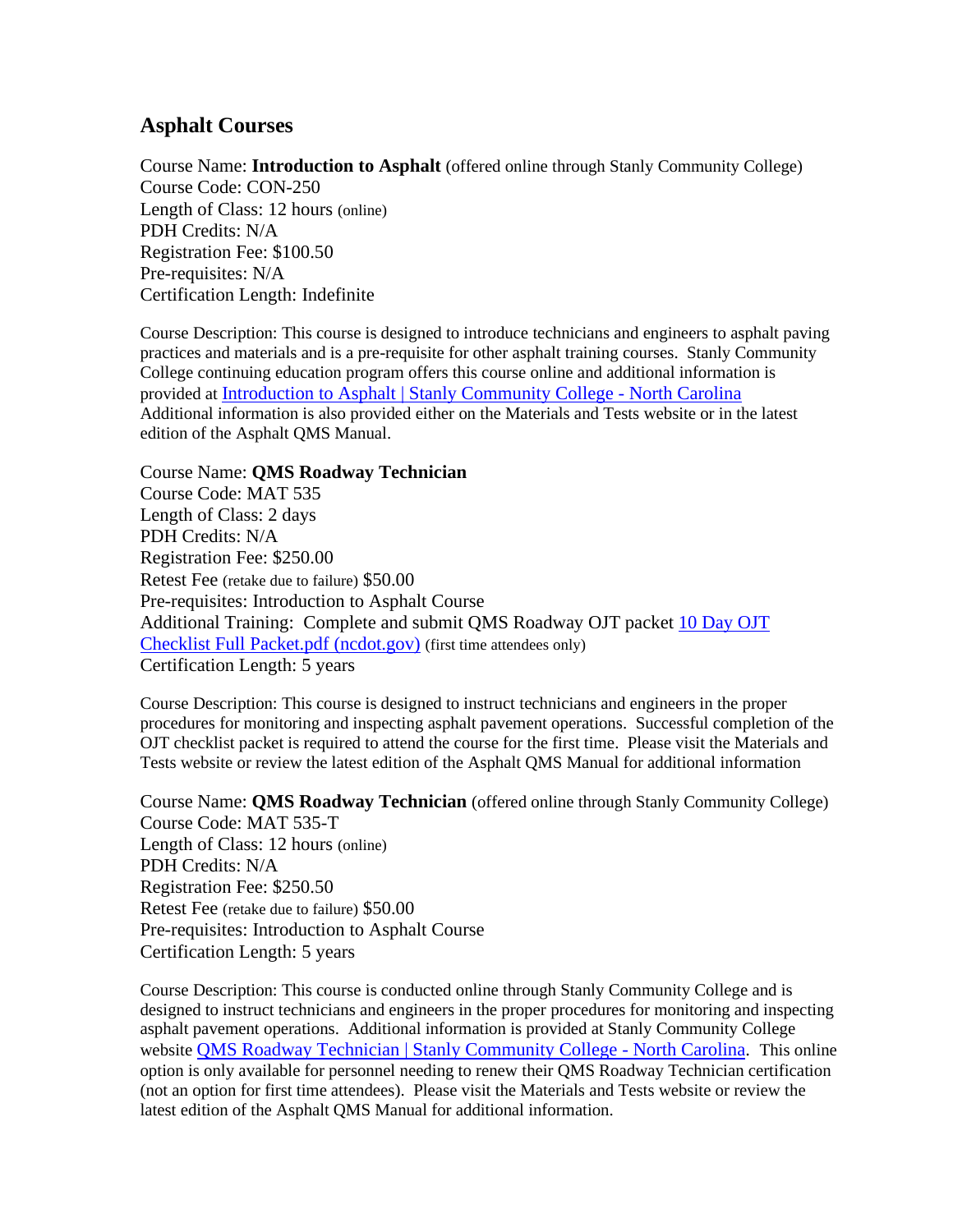Course Name: **QMS Level I Plant Technician** Course Code: MAT 525 Length of Class: 2 days PDH Credits: N/A Registration Fee: \$250.00 Retest Fee (retake due to failure) \$50.00 Pre-requisites: Introduction to Asphalt Course Additional Training: Complete and submit QMS Level I OJT packet [QMS Plant Level 1](https://connect.ncdot.gov/resources/Materials/Materials/QMS%20Plant%20Level%201%20Tech%20OJT%20Full%20Packet.pdf)  [Tech OJT Full Packet.pdf \(ncdot.gov\)](https://connect.ncdot.gov/resources/Materials/Materials/QMS%20Plant%20Level%201%20Tech%20OJT%20Full%20Packet.pdf) (first time attendees only) Certification Length: 5 years

Course Description: This course is designed to instruct technicians and engineers in the proper procedures for asphalt production, sampling and testing for compliance the NCDOT Standard Specifications and the QMS program. Successful completion of the OJT checklist packet is required to attend the course for the first time. Please visit the Materials and Tests website or review the latest edition of the Asphalt QMS Manual for additional information.

#### Course Name: **QMS Level II Plant Technician**

Course Code: MAT 530 Length of Class: 2 days PDH Credits: N/A Registration Fee: \$250.00 Retest Fee (retake due to failure) \$50.00 Pre-requisites: Minimum of one year with a valid QMS Level I Technician Additional Training: Completion of an approved Mix Design Course Certification Length: 5 years

Course Description: This course is designed to instruct technicians and engineers in the proper procedures for making mix adjustment and asphalt mix problem. Please visit the Materials and Tests website or review the latest edition of the Asphalt QMS Manual for additional information.

Course Name: **QMS Asphalt Mix Design Technician** Course Code: MAT 580 Length of Class: 1.5 days PDH Credits: N/A Registration Fee: \$250.00 Retest Fee (retake due to failure) \$50.00 Pre-requisites: QMS Level I or Level II Technician or completion of Level I OJT and enrollment in a Level I class, or equivalent experience as determined by the Asphalt Mix Design Engineer Additional Training: Completion of an approved Mix Design Course Completion of Aggregate Consensus Properties Checklist Certification Length: 5 years

Course Description: This course is designed to instruct technicians and engineers in the proper procedures for making mix adjustment and asphalt mix problem. Please visit the Materials and Tests website or review the latest edition of the Asphalt QMS Manual for additional information.